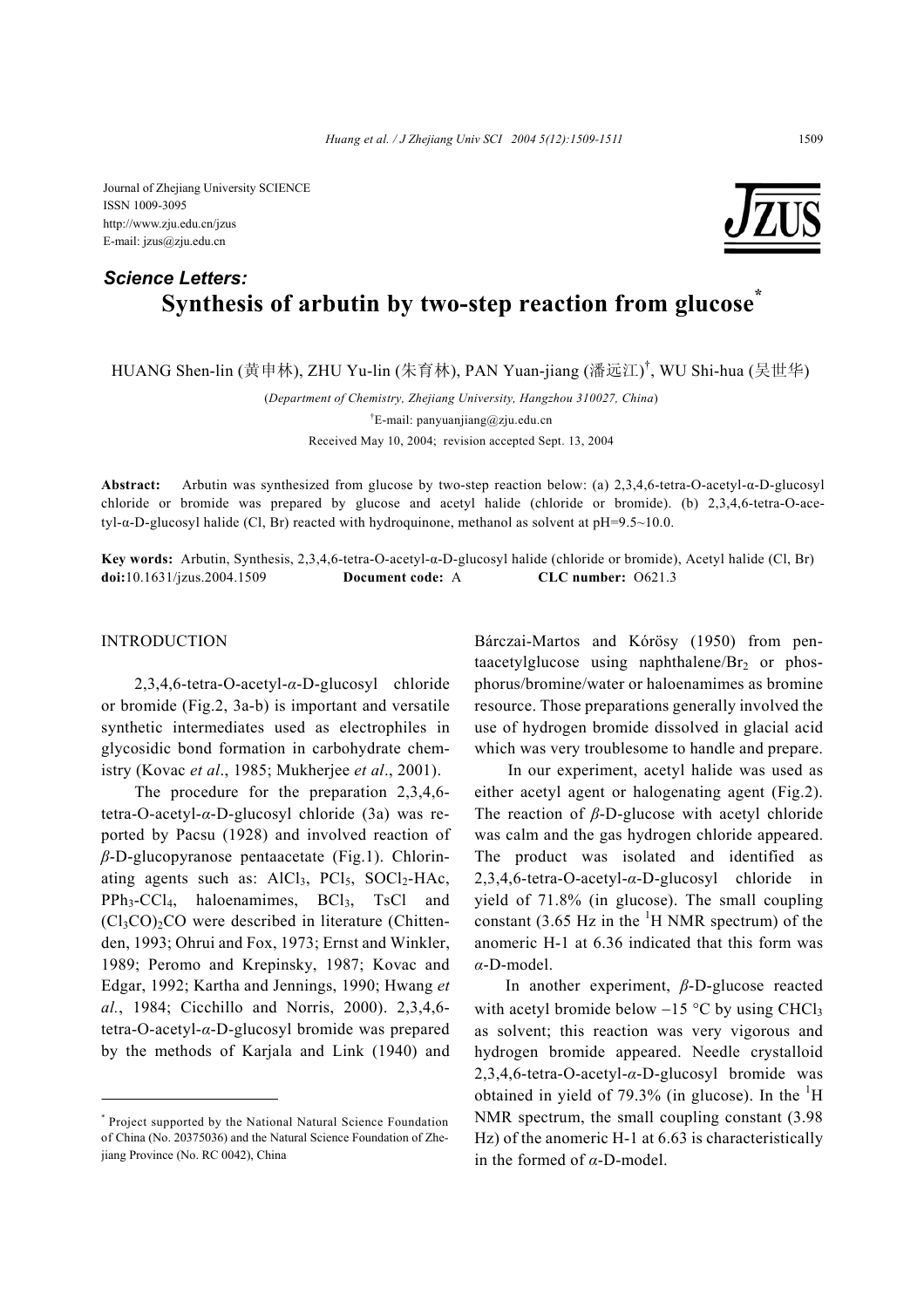

**Fig.1 The chemical synthesis of arbutin in literatures** 



**Fig.2 A convenient route of arbutin synthesis** 

Arbutin, the *β*-D-glucoside of hydroquinone, was discovered in the last century and is widely distributed among plants especially of the families Ericaceae and Saxifragaceae. Arbutin inhibits the melanin biosynthetic pathway and is used as a skin lightener in cosmetics. The chemical synthesis of arbutin is shown in Fig.1 (Pong *et al.*, 1989).

Compared to the classical methods, using *β*-D-glucose as beginning substance, arbutin is synthesized by reaction of 2,3,4,6-tetra-O-acetyl-*α*-D-glucosyl chloride or bromide with hydroquinone (Fig.2), which is a method using a more convenient route.

To increase the yield, different reaction parameters including solvent and pH value were varied. This reaction is strongly affected by the solvent. When the reaction usefully involved methanol and many other solvents such as acetone, benzene, toluene, ethyl acetate, chloroform, no product was obtained. In order to cover the desired range in pH, the experiments were carried out over a wide range of pH values: 6.5, 7.0, 7.5, 8.0, 8.5, 9.0, 9.5, 10.0, 10.5, 11.0, 11.5, and 12.0. There was no reaction in the pH range of 6.5−8.0. The product yield increased from 8.0 to 9.5. When pH>10, the hydrolyzed velocity of 3a-b in Fig.2 was much higher than the reaction of 3a-b in Fig.2 with hydroquinone. For this series of experiments, the optimal reaction condition occurred at pH of 9.5−10.0.

The large coupling constant (12.7 Hz in the  ${}^{1}$ H NMR spectrum) of the anomeric H-1 at 4.86 was characteristic for the *β*-glucosidic linkages which identified the product formed as *β*-D-Arbutin of

yields (3a, 38%; 3b, 27%).

### EXPERIMENTAL DETAILS

 ${}^{1}$ H and  ${}^{13}$ C-NMR data were recorded on Bruker Avance DMX-500 spectrometer; chemical shifts are given in  $\delta$ ; TMS as internal standard and coupling constants (J) are given in Hz. Mass spectra were recorded on Bruker Daltonics Esquire 3000plus. All materials were commercially available.

### **Preparation of tetra-O-acetyl-***α***-D-glocopyranosyl chloride**

Acetyl chloride (0.65 mol) and *β*-D-glucose (0.10 mol) were added into a three-neck round-bottom flask and stirred at room temperature, taking care that the temperature should not rise above 25 °C. After 16 h, it became a yellowish liquid. Then 300 ml chloroform was added and the mixture was poured into about 500 ml ice-water. The organic layer was filtered and immediately washed with water three times, dried with calcium chloride, and half an hour later, was evaporated under reduced pressure to a yellow syrupy residue. A white powder (26.3 g) was obtained after processing as described in literature (Lemeux, 1963).

## **Preparation of tetra-O-acetyl-***α***-D-glocopyranosyl bromide**

This reaction was carried out in a three-neck round-bottom flask equipped with a dropping funnel. Fifty mmol *β*-D-glucose was dissolved in 50 ml of pure, dry chloroform, vigorously stirred while it was maintained at approximately −15 °C with ice-salt bath. Acetyl bromide (260 mmol) was then added very slowly from a burette to the solution which was then stirred 3 h at −10 °C. The above procedure yielded a needle-shaped colorless crystalloid.